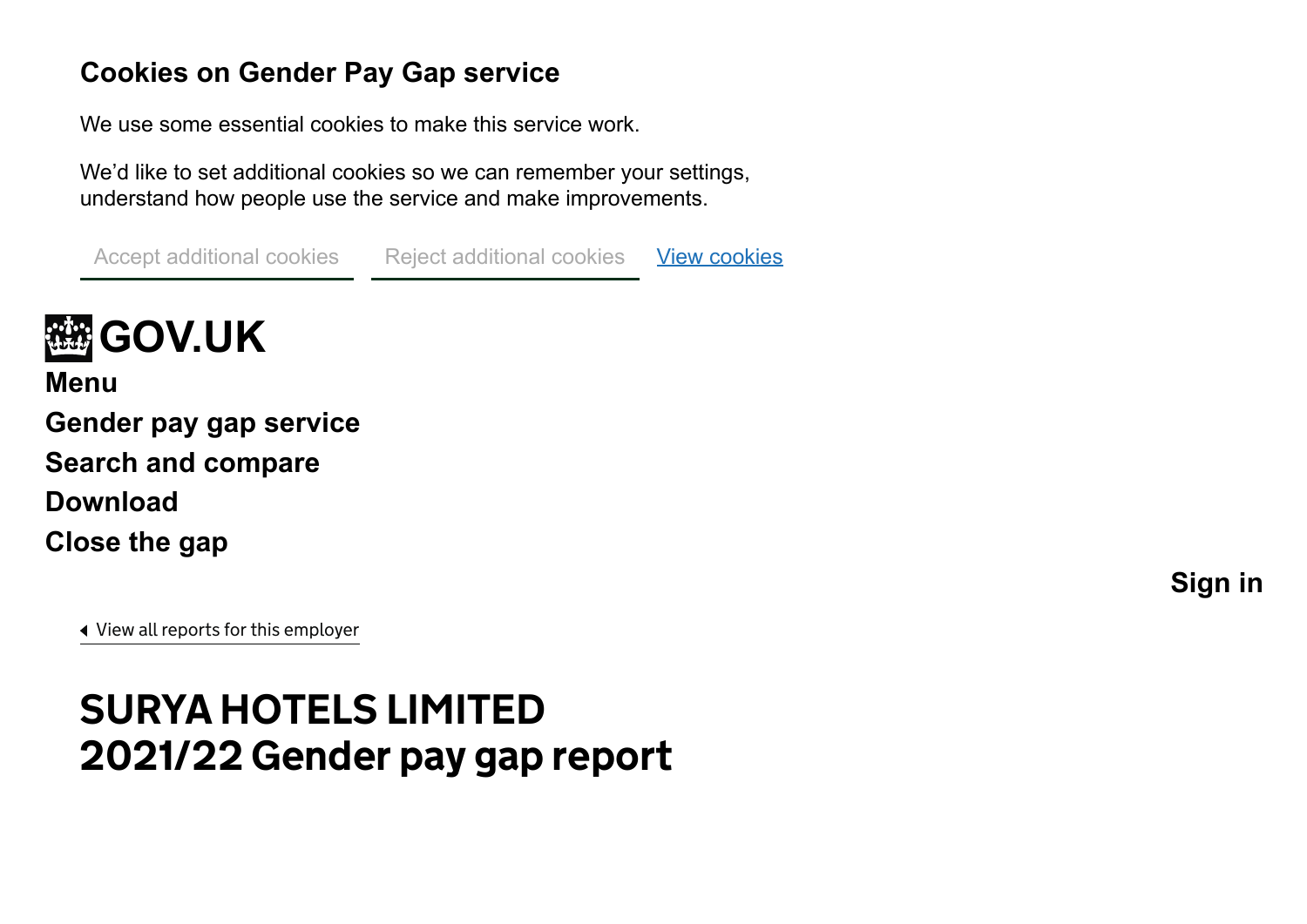#### Add to compare

Registered address: Europa House 4 Europa Way, Parkstone, Nature of business Accommodation and food service activities (SIC): Snapshot date: Employee headcount: **Person responsible:** lain Booth (Management Accountant) Harwich, Essex, CO12 4PT 5 April 2021 250 to 499 employees

This employer has not provided extra information on their gender pay gap

## Hourly pay gap

In this organisation, women earn 99p for every £1 that men earn when comparing median hourly pay. Their median hourly pay is 1.1% lowerthan men's.

#### **Related content**

Gender pay gap [reporting](https://www.gov.uk/government/collections/gender-pay-gap-reporting)

Eight ways to understand your [organisation's](https://gender-pay-gap.service.gov.uk/Employer/Mr4rJ7WG/2021) gender pay gap

Four steps to [developing](https://gender-pay-gap.service.gov.uk/public/assets/pdf/action-plan-guidance.pdf) a gender pay gap action plan

Women Men

[Actions](https://gender-pay-gap.service.gov.uk/actions-to-close-the-gap) to close the gap

1p less $\checkmark$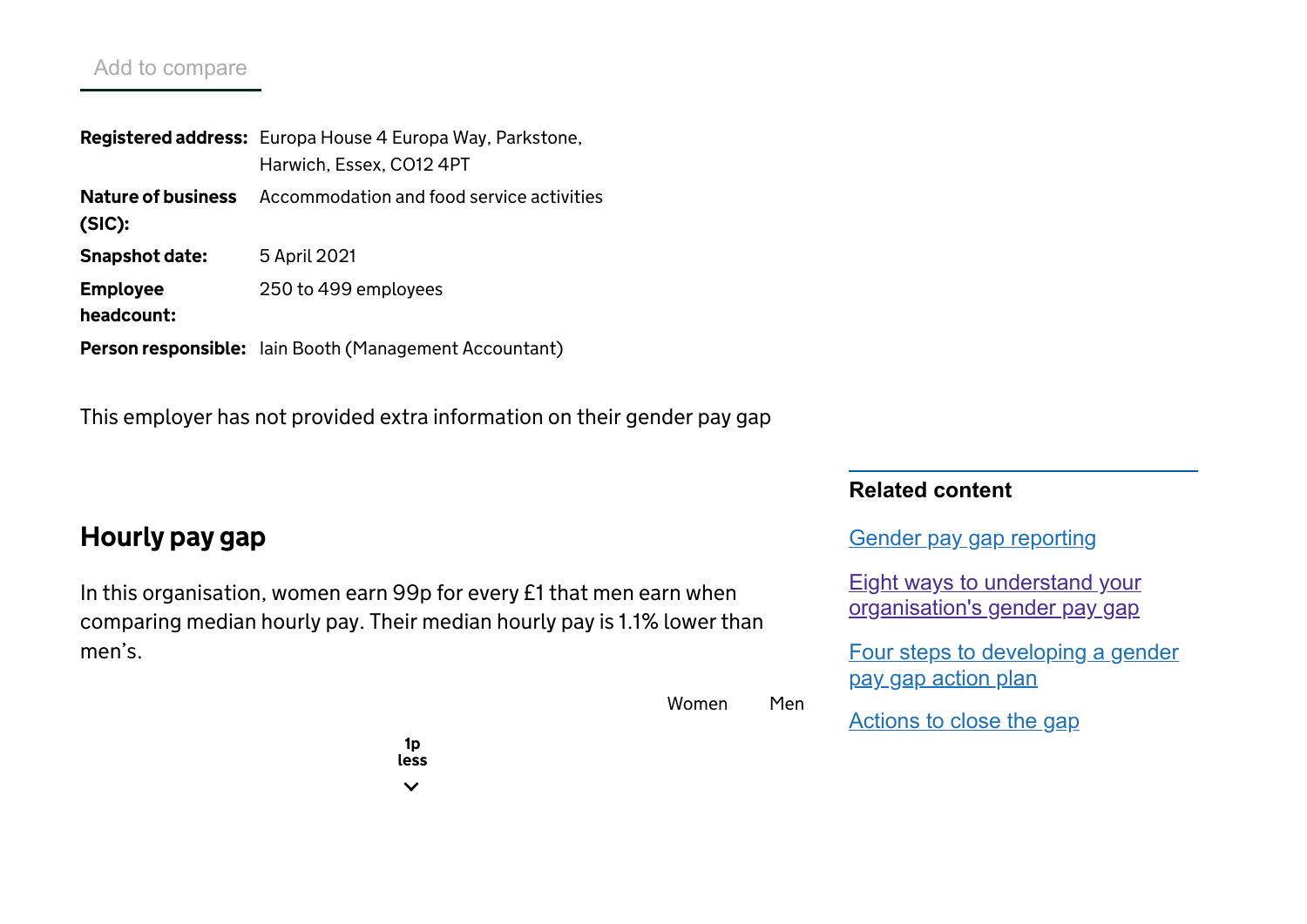

When comparing mean (average) hourly pay, women's mean hourly pay is 5.3% lower than men's.

About median and mean

## The percentage of women in each pay quarter

In this organisation, women occupy 61.5% of the highest paid jobs and 62.1% of the lowest paid jobs.

Women Men

Upper hourly pay quarter (highest paid)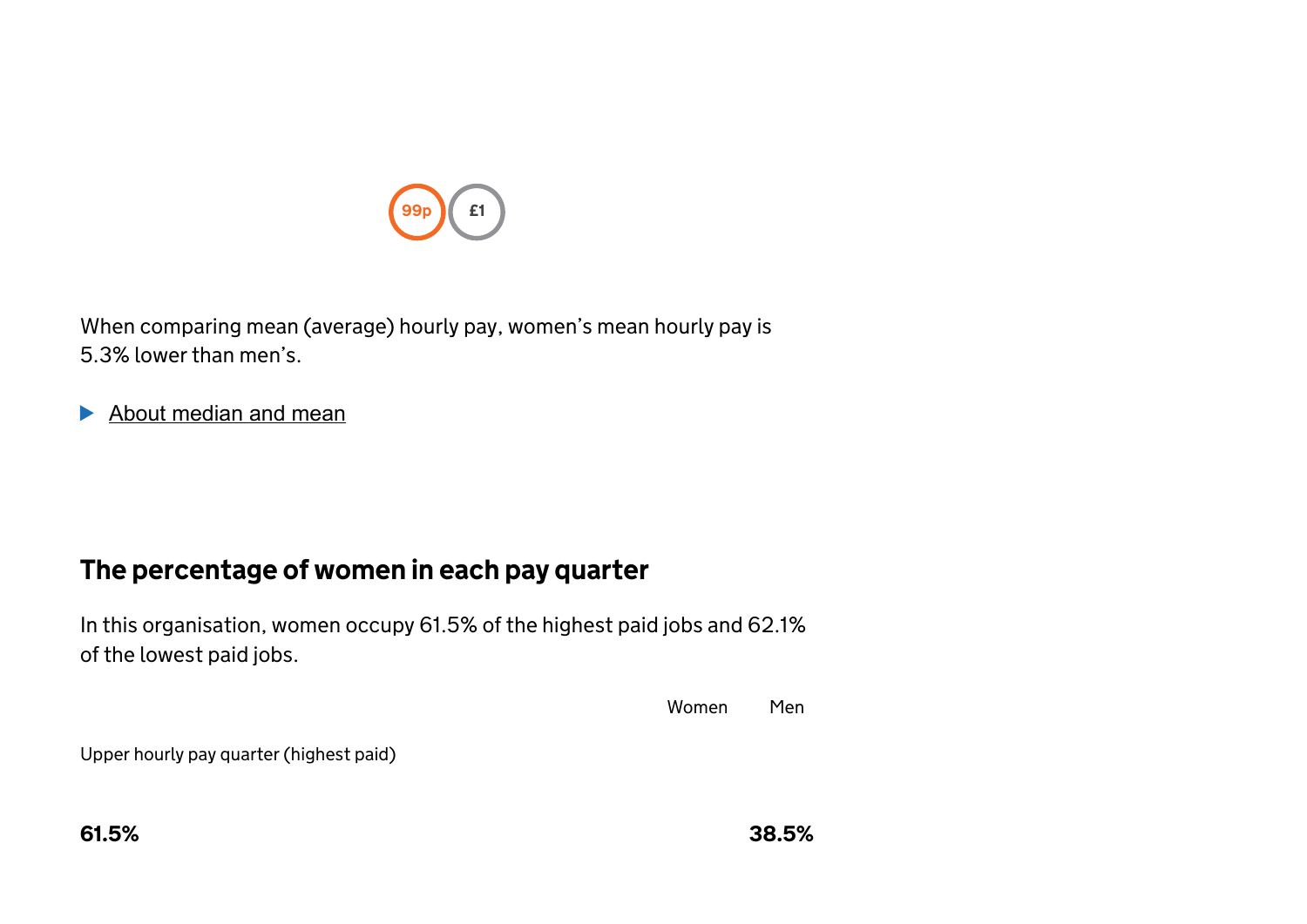| 63%                                    | 37%   |
|----------------------------------------|-------|
| Lower middle hourly pay quarter        |       |
| 61.4%                                  | 38.6% |
| Lower hourly pay quarter (lowest paid) |       |
| 62.1%                                  | 37.9% |

About pay quarters

## Bonus pay gap

In this organisation, women earn 97p for every £1 that men earn when comparing median bonus pay. Their median bonus pay is 2.7% lowerthan men's.

Women Men